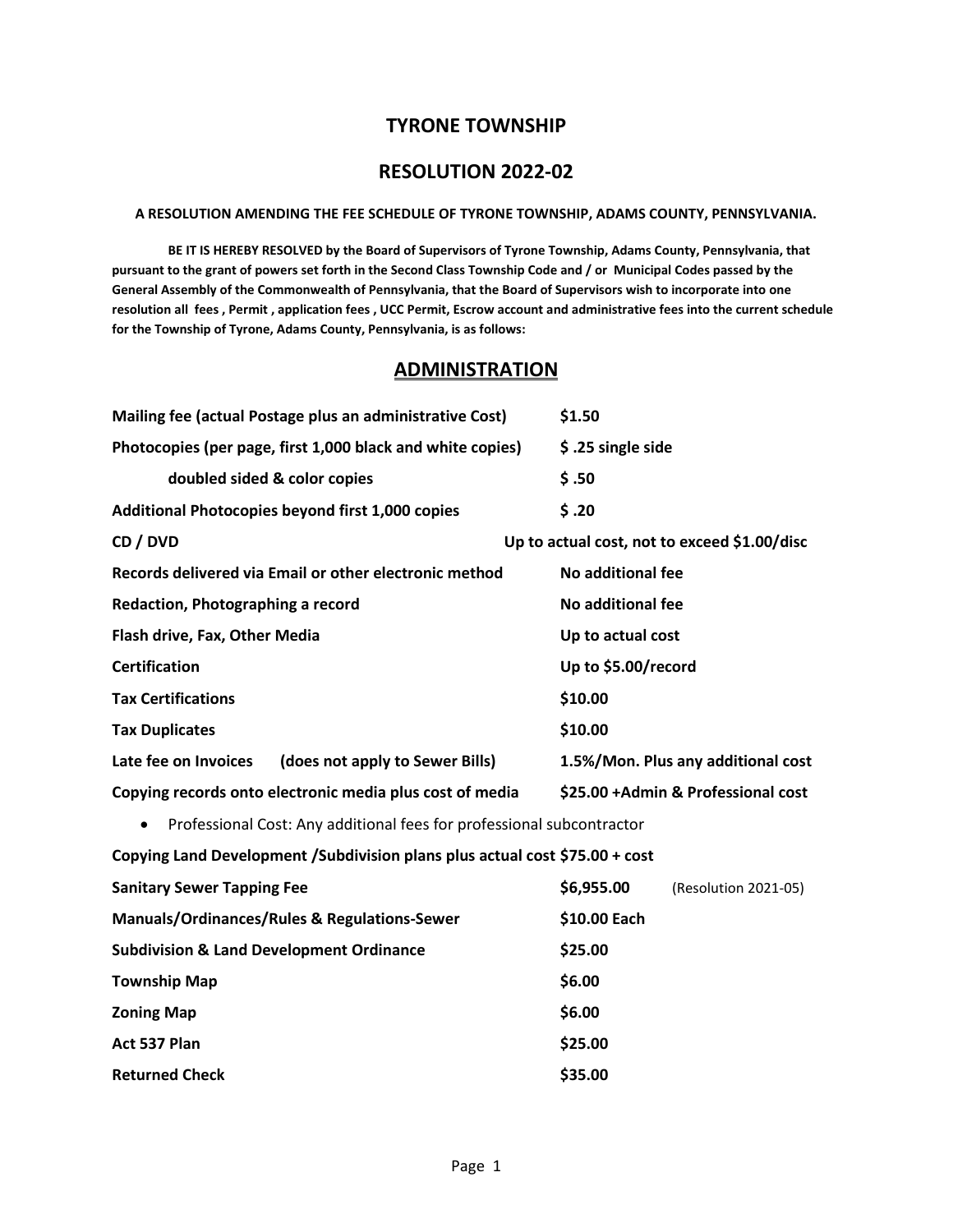# **ZONING**

## **UCC Building, Zoning, & Code Enforcement Agency**

- **Building, Zoning, & Code Enforcement for Tyrone Township:**
	- o **Pennsylvania Municipal Code Alliance, Inc.** 717-496-4996
		- Andrew Miller: \$50.00 per hour (Assistant Zoning & Code Officer)
		- Clem Malot: \$95.00 per hour (Building Code Official)

# **ZONING HEARINGS**

# **Additional Costs Billed to Applicant, Payable Within 30 Days, All Costs Non-Reimbursable**

|                                                                                                                            | <b>Residential</b> | <b>Commercial/Industrial</b> |  |  |
|----------------------------------------------------------------------------------------------------------------------------|--------------------|------------------------------|--|--|
| Variance, Special Exception, or                                                                                            | \$650              | \$850                        |  |  |
| <b>Appeal from Determination of Zoning Officer</b>                                                                         |                    |                              |  |  |
| <b>Conditional Use</b><br><b>Before Board of Supervisors</b>                                                               |                    | \$2,000                      |  |  |
| <b>Text Amendment</b><br><b>Before Board of Supervisors</b>                                                                |                    | \$1,000                      |  |  |
| <b>Curative Amendment or Substantive Challenge</b>                                                                         |                    | \$4,000                      |  |  |
| <b>Procedural Challenge</b><br>Challenges to any provision to the Zoning Ordinance and or ordinance amendment<br>$\bullet$ |                    | \$4,000                      |  |  |
| <b>Zoning Map Change</b>                                                                                                   |                    | \$2,500                      |  |  |
| <b>PERMITS</b>                                                                                                             |                    |                              |  |  |
| <b>Road Weight Restriction Permit</b>                                                                                      |                    | \$175                        |  |  |
| <b>Driveway Permit</b>                                                                                                     |                    | \$125                        |  |  |
| <b>Zoning/Land Use Permit</b>                                                                                              |                    | \$100                        |  |  |
| <b>Certificate of Nonconformance</b>                                                                                       |                    | \$100                        |  |  |
| <b>Record Retention Fee</b>                                                                                                |                    | \$40                         |  |  |

• for each Building Permit issued by PMCA to assist with the cost of the Township to manage all files as required by the PA Records Retention Act.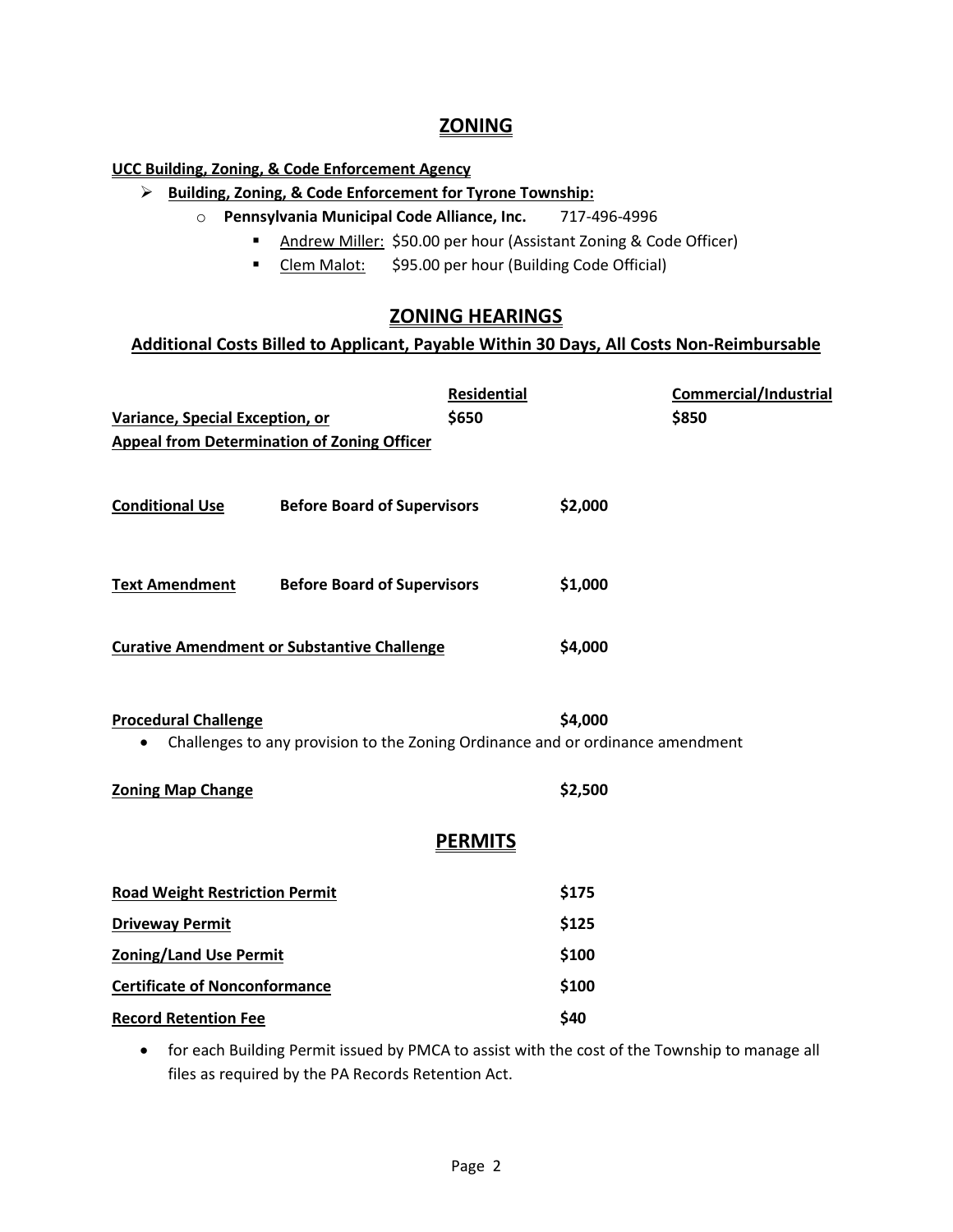# **SUBDIVISION PLAN FEES AND LAND DEVELOPMENT PLAN FEES Escrow Deposit applies to Review of Subdivision and Land Development Plans**

# A. For subdivision plans, a flat fee of **\$25.00** plus a fee of **\$3.00** for each lot shown thereon.

B. The applicant shall pay to the Township any fee that is incurred by the Township's solicitor, engineer or zoning officer in regard to review of said plans, **plus an administrative fee of \$10.00.**

## **(II.) Preliminary Plans Escrow- \$750 (Reimbursable)**

- A. For subdivision plans, a flat fee of **\$25.00** plus a fee of **\$3.00** for each lot shown thereon.
- B. For all other plans, a flat fee of **\$45.00**.
- C. The applicant shall pay to the Township any fee that is incurred by the Township's solicitor, engineer or zoning officer in regard to review of said plans, **plus an administrative fee of \$10.00.**

## **(III.) Final Plan Fee Escrow- \$750 (Reimbursable)**

- A. For subdivision plans, a flat fee of **\$40.00** plus a fee of **\$3.00** for each lot shown thereon.
- B. For all other plans, a flat fee of **\$25.00.**
- C. The applicant shall pay to the Township any fee that is incurred by the Township's solicitor, engineer or zoning officer in regard to review of said plans, **plus an administrative fee of \$10.00.**
	- o A reimbursement to Tyrone Twp. for shipping used and **\$.25** per copy of extra copies must apply and will be taken from escrow funds.

 $1$  All plans that are submitted as a combined Preliminary/Final Plan shall be considered a Final Plan unless otherwise determined by the Township.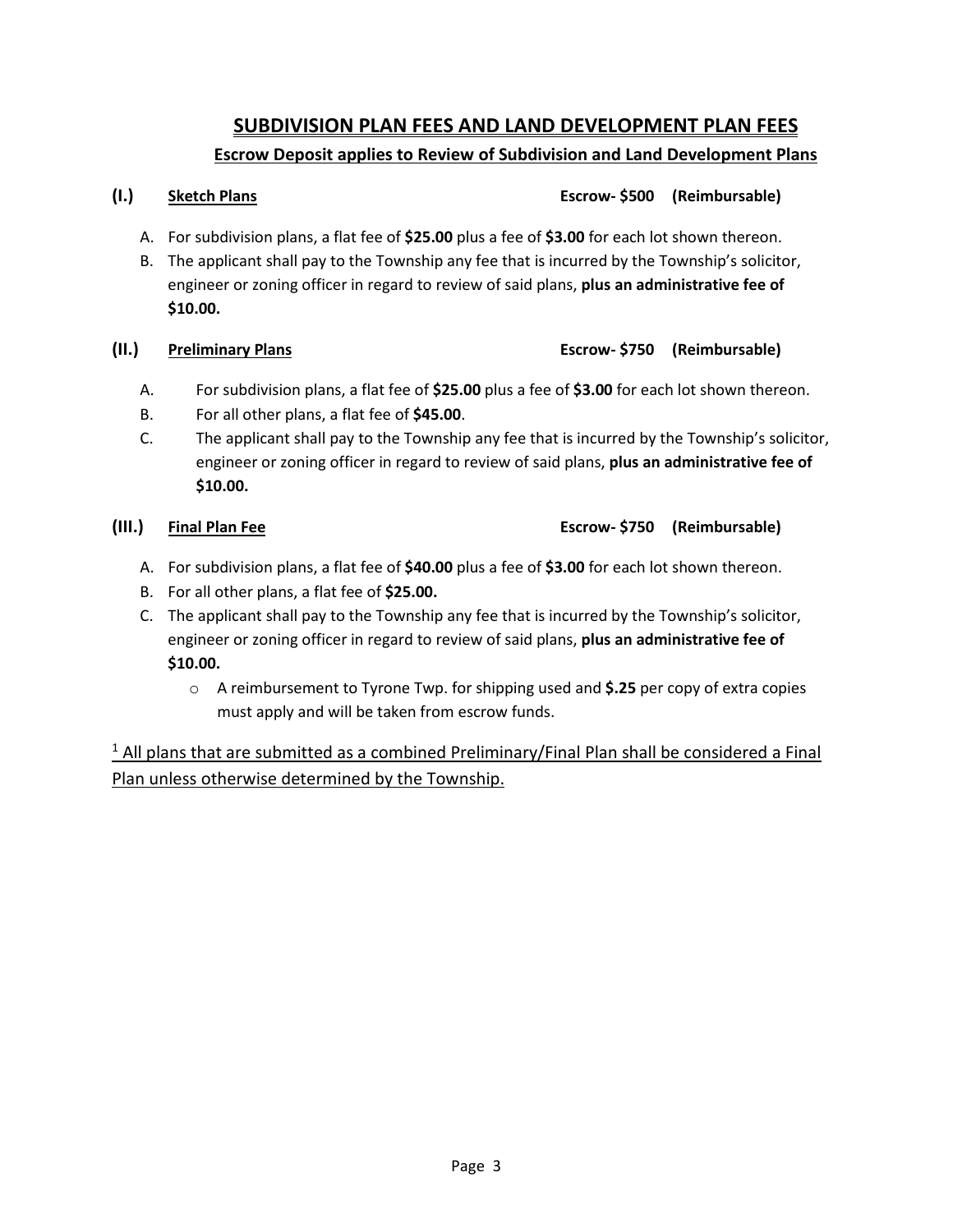# **STORM WATER MANAGEMENT REVIEW, ENFORCEMENT, AND INSPECTION**

**Level 1:** Impervious area is up to 1,000 Ft- Plan Exempt **Engineer Review Fee \$35.00** Level 2: Impervious area is 1,000 ft to 10,000 ft – Exempt if disconnected **Administrative Fee \$25.00 Engineer Review Fee \$35.00 Engineering Escrow \$100.00 (Reimbursable) Total \$160.00 Level 3**: Impervious area is between 1,000 ft and 5,000 ft requiring BMPS – Minor Plan **Administrative Fee \$25.00 Engineer Review Fee \$60.00 Engineering Escrow \$400.00 (Reimbursable) Total \$485.00 Level 4:** Impervious area is greater than 5,000 ft and cannot be disconnected – Formal Plan **Administrative Fee \$25.00 Engineer Review Fee \$55.00 Engineering Escrow \$500.00 (Reimbursable)**

• Certification and approval completion form must be issued and the property owner is required to record the Stormwater Management Permit with the Office of the Recorder of Deeds, Adams County Courthouse, 117 Baltimore Street, Room 103, Gettysburg, PA 17325.

**Total \$580.00**

- **Engineering escrow** is **an estimate** for review of the stormwater management plan by the Township Engineer to verify compliance with the stormwater management ordinance and for inspection of the stormwater management facilities.
- The Engineering Escrow Fee is an estimate of the anticipated review and inspection cost for the proposed project. **If the engineering cost exceeds the escrow amount, the applicant will be responsible for any additional review or inspection costs. Any remaining funds will be returned to the applicant upon issuance of the final completion certification for the stormwater management facilities.**
- All stormwater management plan reviews for Subdivision and Land Development Plans will be subject to the fee schedule established by the Township for Subdivision and Land Development Plans.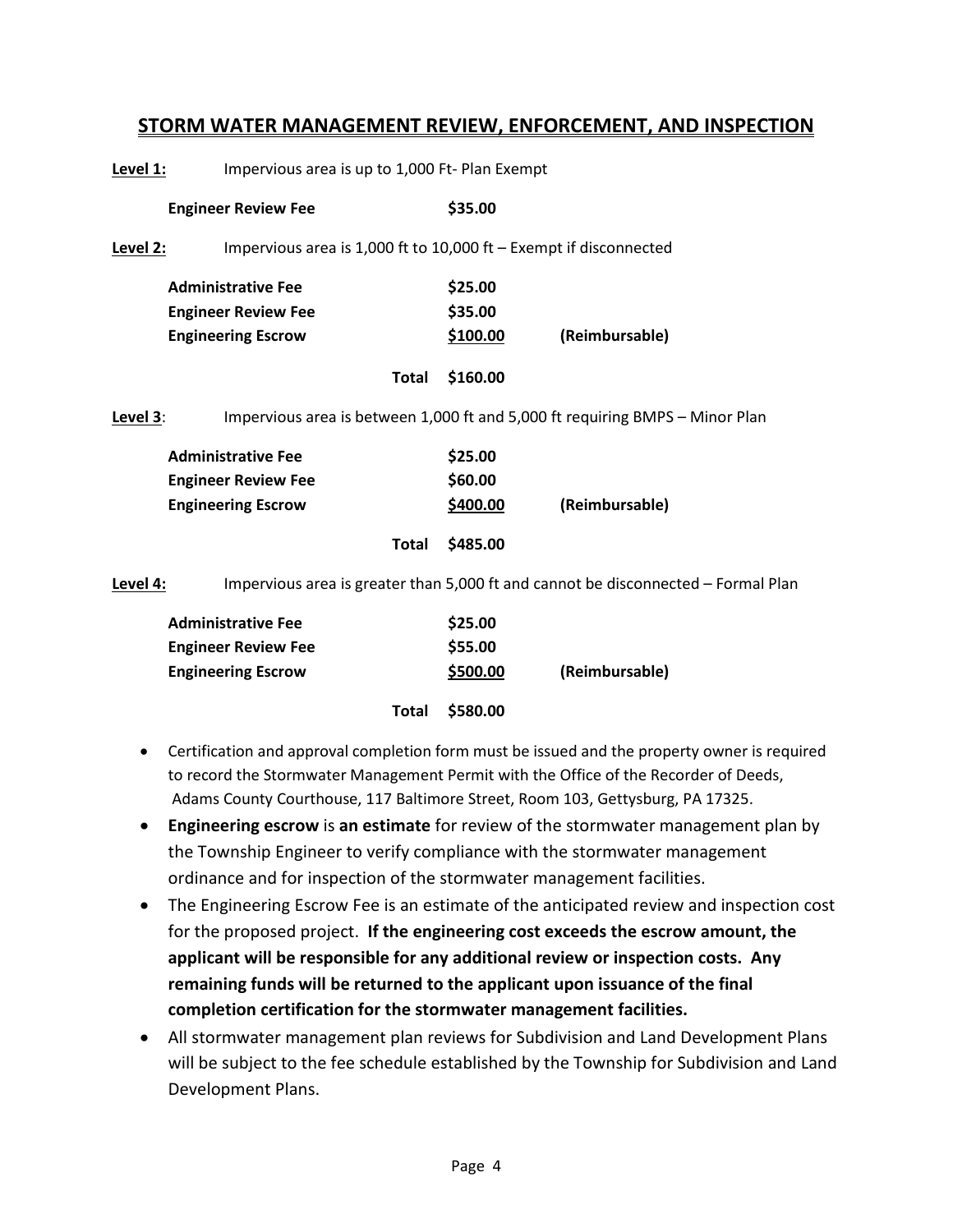# **ENGINEER**

# **Engineers for Tyrone Township:**

- o **William F. Hill & Associates** 717-334-9137
	- **William F. Hill: \$110.00 per hour**
	- **Erik Vranich:** \$110.00 per hour

# **SEWAGE ENFORCEMENT OFFICER (SEO)**

o **SEO Permits: Escrow Account will be established based on SEO Estimate of cost and will include a \$25 administrative fee charged by the Township.** 

 $\circ$  All SEO Permit applications must be obtained from the SEO of Applicant's choice and Escrow amount paid at the time of application.

## **You may choose the SEO you wish to use. Request a schedule of fees from the SEO directly.**

**SEO for Tyrone Township:** (Applicant may choose which to use)

- o **William F. Hill & Associates** 717-334-9137
	- Bryan Leese: \$72.00 per hour

## **OR**

- o **C.S. Davidson, Inc.** 717-814-4576
	- Chris Metz: \$126.02 per hour
- $\checkmark$  Permits revoked or suspended for cause, no refunds will be granted
- $\checkmark$  All invoices must be paid before the Occupancy Permit will be issued

# **SOLICITOR**

- **Solicitor for Tyrone Township:**
	- o **Law Offices of Steven A. Stine**
		- **Steven A. Stine:** \$190.00 per hour

# **SPECIAL COUNSEL**

- **Special Counsel for Tyrone Township:**
	- o **Gates and Gates, P.C.**
		- Samuel A. Gates: \$190.00 per hour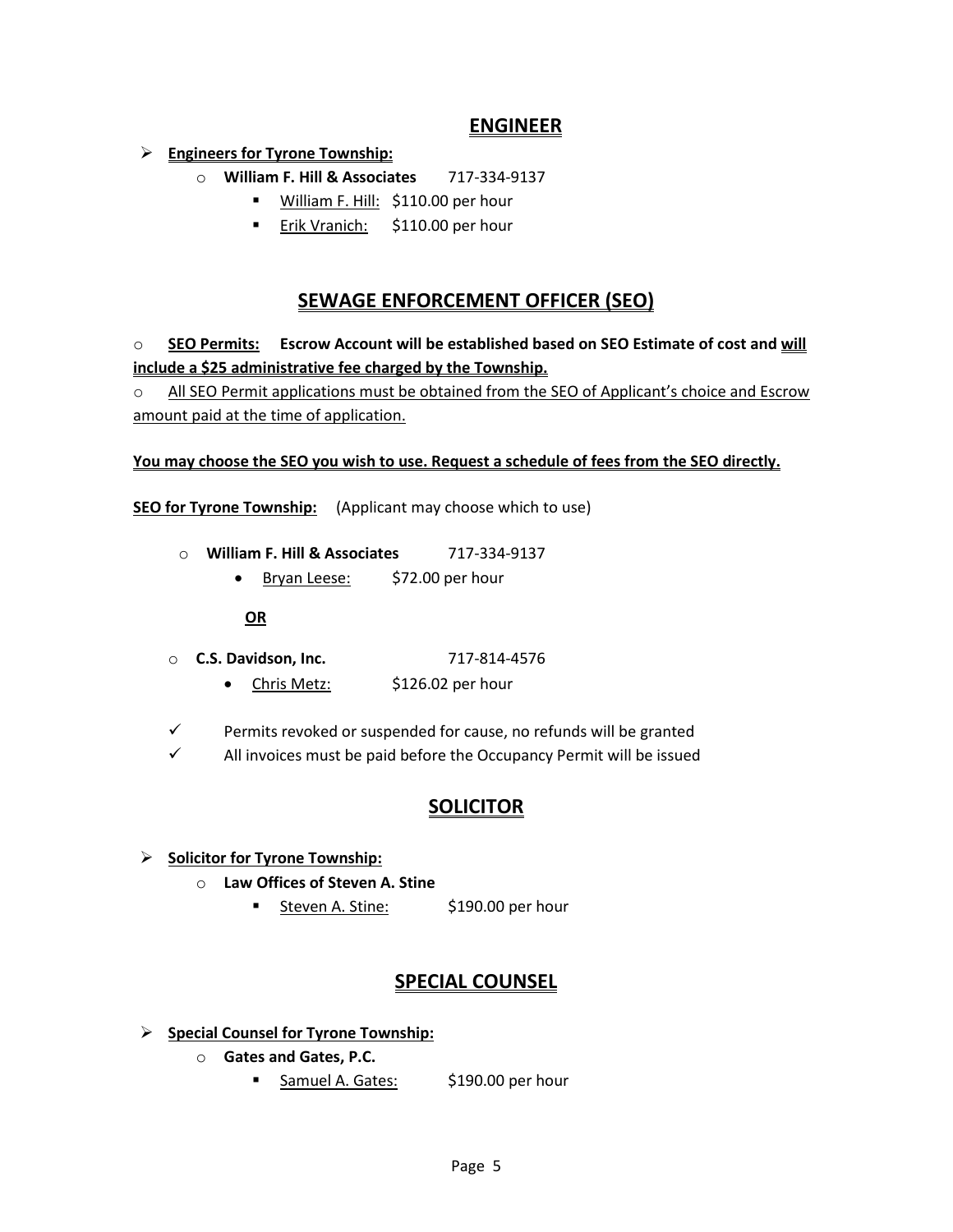# **Subdivision/Land Development Professional/Consultant Fee Policy**

 $\triangleright$  A revised scheduled of fees required by Tyrone Township for the conduct of business including Subdivision/Land Development fees and escrow for reimbursement of Township costs related to plan review and inspection of improvements, building permit fees, planning fees professional cost(s), zoning fees and reviews, all permit fees and miscellaneous other administrative fees for services.

## **PA Municipalities Planning Code Requirements and Provisions**

This schedule of fees is adopted pursuant to various provisions of the Second class Township code, P.L. 350,No.60 as amended ,pursuant to General Powers, Section 1506, provided for the adoption of regulations for the proper management of township finances and

Whereas the Pennsylvania Municipalities Planning Code, Act of 1968, P.L. 805,No. 247 as amended, pursuant to Article V Subdivision and Land development, Section 503, provides for the charge of review fees including the necessary and reasonable charges by the municipality's professional consultants or engineer for review or report and

Whereas the Pennsylvania Municipalities Planning Code , Act of 1968,P.L.805, No. 247 as amended, pursuant to Article VI Zoning .Section 617.3 (e) provides for the governing body to prescribe reasonable fees with respect to the Administration of a zoning ordinance and with respect to hearings before the zoning Hearing Board and

Whereas the Pennsylvania Municipalities Planning Code, Act of 1968, P.L.805, No.247 as amended, pursuant to Article IX Zoning Hearing Board and other Administrative Proceedings, Section 908, provides for the governing body to prescribe reasonable fees with respect to hearings before the Zoning Hearing Board and also for conditional uses before the governing body (Section 913.2) to attach reasonable conditions it may deem necessary to implement the purposes of The Act., and

The Pennsylvania Municipal Planning Code, act of 1968,P.L.805,No.247, as amended, to provide for the charges of necessary and reasonable charges by the municipality's professional consultants for review and/or reports and inspection of improvements; and reasonable fees and cost with respect to hearings before the Municipal Planning Commission, Zoning hearing Board ; reasonable fees and cost with respect to conditional use hearings before the governing body; all permit fees, and reasonable fees with respect to the administration of a zoning ordinance, subdivision and land development ordinance , Stormwater Management , Professional Fees, Administrative Fees and UCC and building fees.

Every applicant, at the time of filing an application for approval of a subdivision or land development, including open space development, shall pay to Tyrone Township a non-refundable filing fee and funds for deposit in an escrow account provide for the payment of review fees including reasonable and necessary charges by the municipality's professional consultants for site plan review and report thereon. The escrow deposit for site plan review shall be in accordance with the following.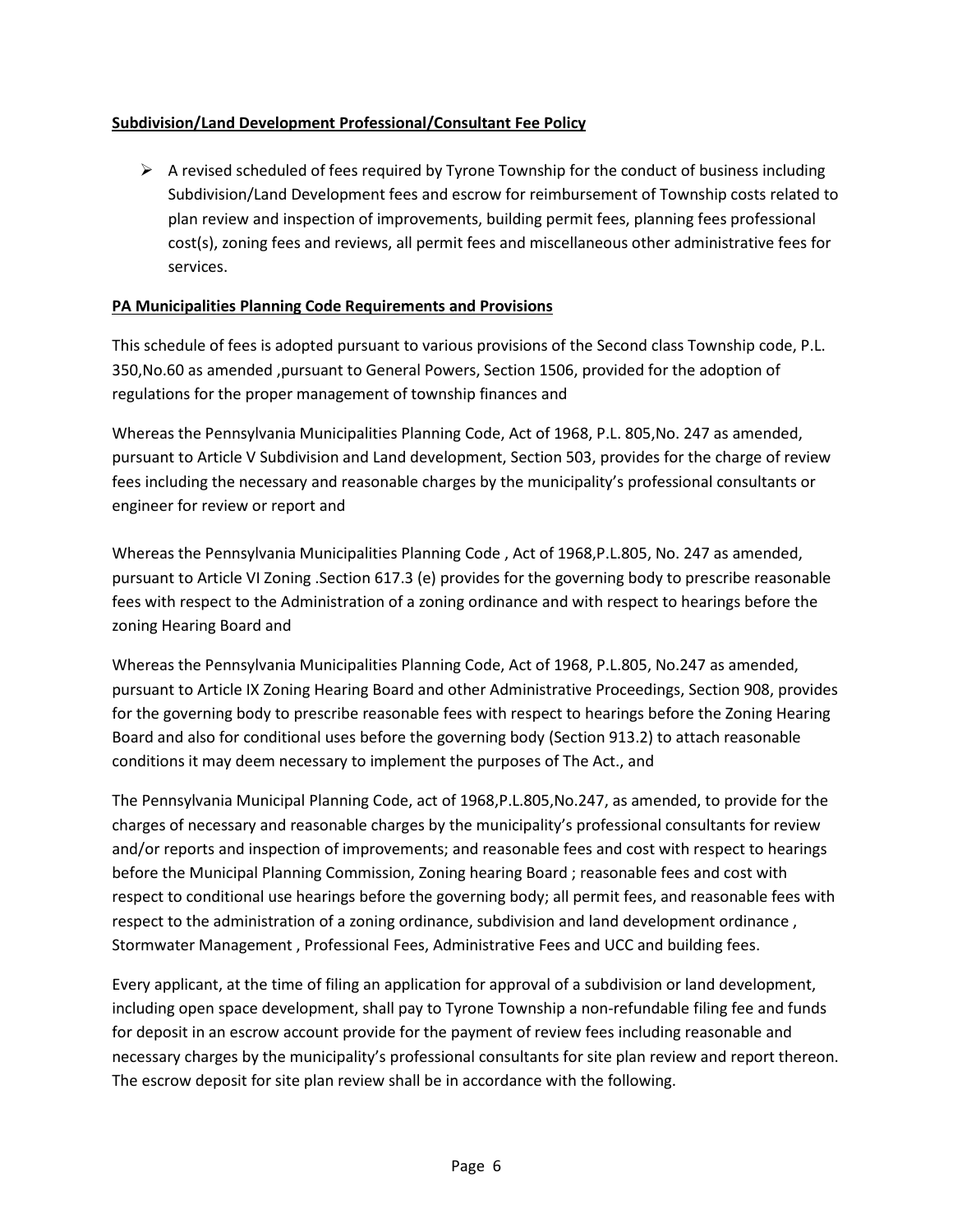The escrow deposit for site plan review referred to above shall be used to pay for the reasonable and necessary charges by the municipality's professional consultants including but not limited to architects, attorneys, certified public accountants, engineers, geologist, land surveyors, landscape architects and planners, for the review and report thereon of subdivision and land developments, legal documents agreement and performance guarantees, and other matters related to the review and approval of the application. This escrow account is separate from and does not include the escrow deposit for site inspection and other monitoring during development set forth. Such review fees shall be reasonable and in accordance with the ordinary and customary charges for similar services in the community but in no event shall exceed the rate or cost charged by the professional consultants for comparable services to the municipality for services which are not reimbursed or otherwise imposed on applicants.

Every applicant, after receiving final approval of a subdivision, land development or open space development plan, but before any building permits may be issued or any development activity or construction commenced, shall pay to the Township of Tyrone an escrow deposit for the cost of reasonable expenses incurred in connection with the inspection of improvements. The Escrow deposit shall be used to pay for site inspections, monitoring and other expenses charged by the municipality's professional consultants, including but not limited to architects, engineers, attorneys, planners, landscape architects and certified accountants during construction development. Such expenses shall be reasonable and customary.

- $\triangleright$  Escrow account Deposits shall be based on recommendation of the Township Engineer and shall be reasonable and unused funds remaining will be returned to the depositor after an administrative fee is withheld. Funds from the escrow account will be used to pay for Professional and consultant fees and shall be reasonable.
- $\triangleright$  Escrow Accounts shall not go below fifty percent (50%) of the original deposit and the Township will require additional deposits to restore funds to the original deposit within 10 days. All work or reviews shall stop until the escrow account is restored.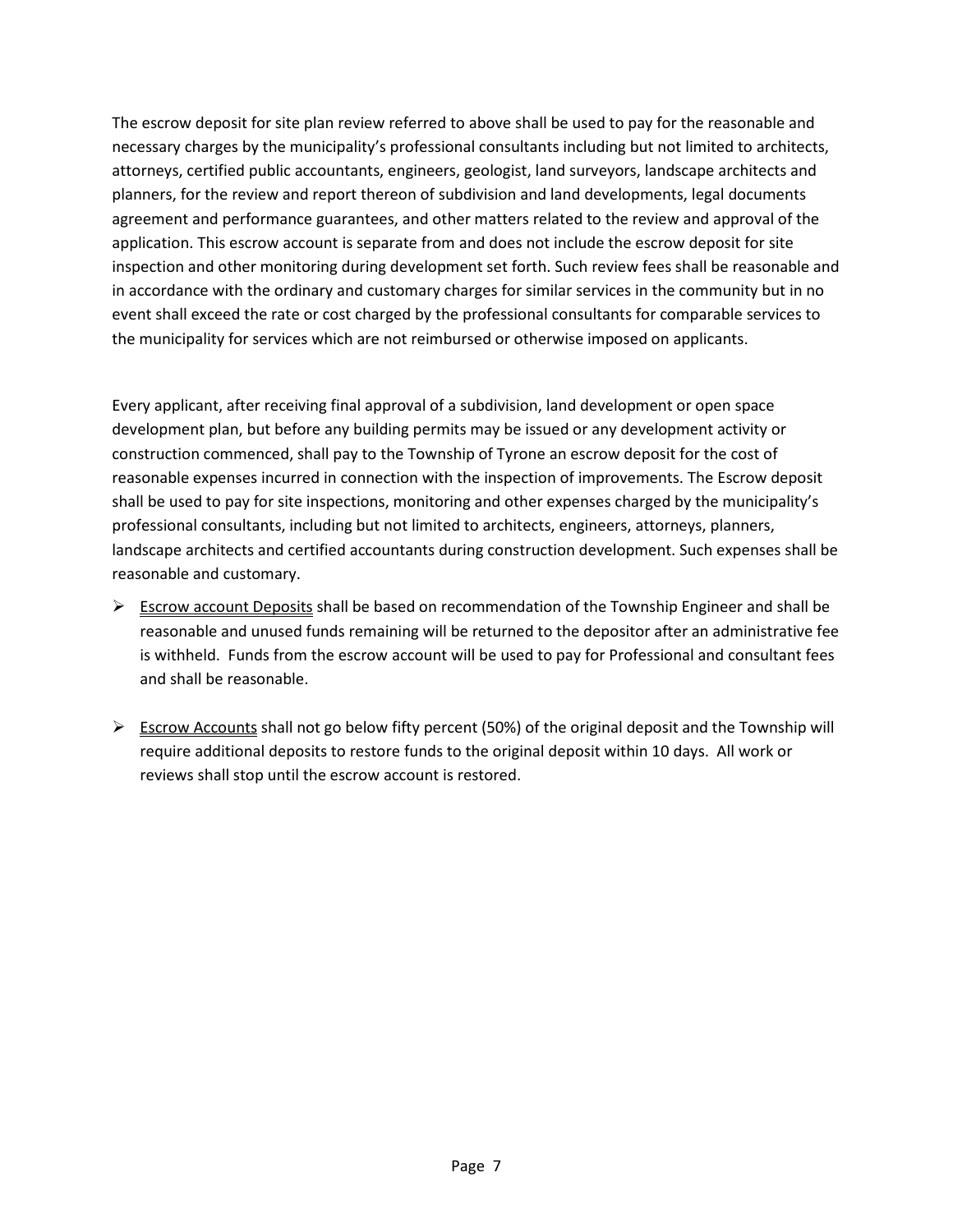

# **2022 PMCA Residential Fee Schedule**

Including but not limited to:

Single Family Homes, Swimming Pools, Decks, Small Projects, Day Care, C.O., & Foster Home Inspection Prices

#### **Residential (New Home or individual inspection pricing depending on the project)** Residential inspection prices per trip are for dwellings 0 to 3500 square feet. Dwellings over 3500 square feet will be charged an additional ten dollars per 100 square feet, which will be added to the total basic inspection fee. Footings \$55 Under slab inspection ..........................\$55 Foundations \$55 Framing \$80 Plumbing Rough in \$50 Mechanical Rough in \$50 Sprinkler Rough in \$65 Electrical Service (\$75) & Rough in (\$70) \$145 Energy \$55 Wallboard \$55 Final **\$65 Total Inspection fees: \$610** w/o Sprinkler or Under slab Final must be ready within 1 year or an additional Processing Fee will apply. Additional inspection fees may be assessed at not less than \$55 per visit as required due to the complexity or execution of the work being done. **Application Fees : Application Fee 20 convertions and Commercial Application Fee Store Residential / \$75 for Commercial** Plan Review Fee per hour for residential: ...............................\$50 (one-hour minimum per plan review) **Temporary and Provisional Certificates of Use and Occupancy \$110**  Extension / Withdrawal \$50 for Residential / \$75 for Commercial (additional fees may apply) Commercial fees appear elsewhere. **Residential Small-scale projects will be priced depending on the complexity of the project. Some examples are: Mobile Homes on Piers (3 trips only)** [1]  $\frac{1}{2}$  (footer, electric service, final) Decks \$165 (footer, framing, final) Fences and retaining walls  $(2 \text{ trips})$ .....................\$120 Sheds (1 trip) entitled the contract of the contract of the structure under 500 sq. ft.)<br>
Subsequential Demolition (1 trip) 65 Commercial ...... \$100 minimum (only if all the ■ Residential Demolition (1 trip) \$65 Commercial …… \$100 minimum (only if all the structure is demolished) Swimming Pools Above Ground (with bonding requires two trips) 120 Above Ground (rubber siding) \$65 In Ground \$175 **Miscellaneous Project Inspection Fees:** Daycares (up to 6 kids) \$75 (1st trip), \$75 (each return trip) Daycares (over 6 kids up to 24 total) **[19]** \$125 (1st trip), \$75 (each return trip) Foster Homes \$125 (1st trip), \$75 (each return trip) **Change of Occupancies**  Under 8000 sq. ft. \$150 Over 8000 sq. ft. \$185 **Residential Electrical Service Upgrade** Not Over 200 Amp \_\_\_\_\_\_\_\_\_\_\_\_\_\_\_\_\_\_\_\_\_\_\_\$75 Over 200 Amp - 400 Amp \_\_\_\_\_\_\_\_\_\_\_\_\_\_\_\_\_\_\$85 Over 400 Amp Commercial Fee Schedule Applies - All commercial fees appear elsewhere Return Trips due to failed or incomplete inspections or field corrections ...................\$75 minimum Duplicate Permit and Occupancy Certificate Issuance **1996** S50 Field investigations and complaints initiated by the municipality or for enforcement purposes are invoiced to the municipality directly at our standard per hour rate \$50 Investigation/Stop Work Order/Notice of Violation, etc. ................ \$75 per Postage (per/Certified/1st Class) ............... \$20 Activities of the Chief Code Official will be invoiced at the rate of ...............\$95 per hour Administrative Support will be invoiced at the rate of [[[[[[[[[[[[[[[[[]]]]]]][[[[[]]] Administrative Support **Copies** – Black & White Standard .25/sheet Legal .50/sheet Ledger .75/sheet Color Standard .50/sheet Legal .75/sheet Ledger \$1.00/sheet Extensive copying and larger documents will be billed for time and materials. Items not described above or otherwise priced on the commercial, supplemental, or special fee schedules will be invoiced at the standard rate of \$50 per hour plus expenses. Expenses may include items such as copies, constable fees, supplies, etc. Late fee of 1.5% assessed on all accounts over 30 days (partial payments apply to oldest invoice first) Return check charge \$50 **Please be advised ALL fees set above and on all the fee schedules are for inspections only and do not include:** • **Plan Review Fee** • **Possible Municipal Fee** • **State (DCED) Fee** • **Application Fee** • **Added Fee(s) due to failed inspections**

# **2022 PMCA Residential Fee Schedule**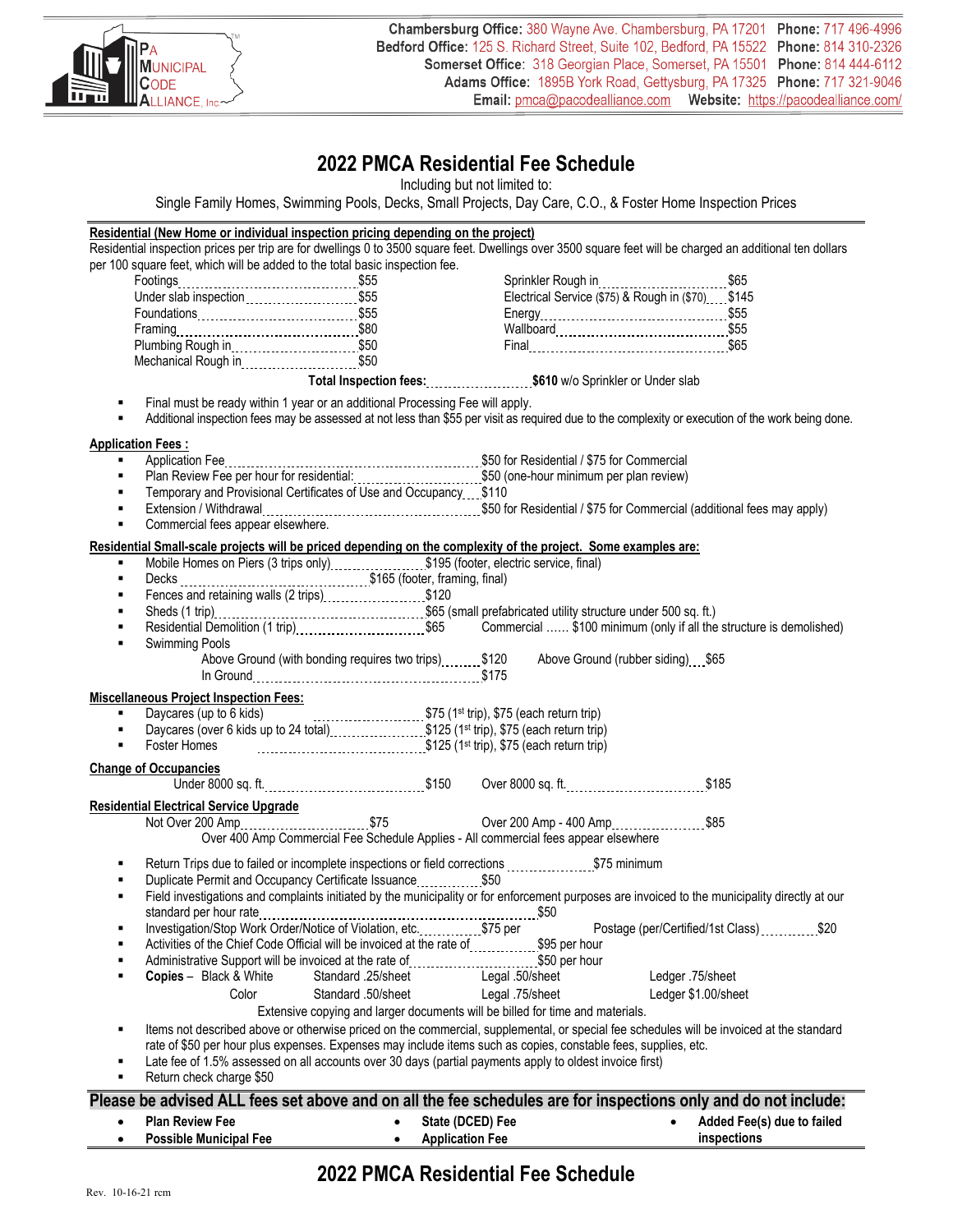

# **2022 PMCA Supplemental Fee Schedule**

#### **Residential**

| done.   | Complex inspections and multiple trips are charged accordingly.                                                                                                                                                               |                                                  |                 |                                           |                                                               |
|---------|-------------------------------------------------------------------------------------------------------------------------------------------------------------------------------------------------------------------------------|--------------------------------------------------|-----------------|-------------------------------------------|---------------------------------------------------------------|
|         | <b>Electrical Service Upgrade</b>                                                                                                                                                                                             |                                                  |                 |                                           |                                                               |
| $\circ$ |                                                                                                                                                                                                                               | □ Over 400 Amp - Commercial Fee Schedule Applies |                 |                                           |                                                               |
|         |                                                                                                                                                                                                                               |                                                  |                 |                                           |                                                               |
|         | Under 30" but attached to structure _________________\$165 Deck or Porch with Roof _____________________\$165 (footer, framing, final)                                                                                        |                                                  |                 |                                           |                                                               |
|         |                                                                                                                                                                                                                               |                                                  |                 |                                           |                                                               |
|         |                                                                                                                                                                                                                               |                                                  |                 |                                           |                                                               |
|         | Residential Demolition (1 trip) [11] Residential Demolition (1 trip) 1.1 Section 1.1 Section 1.1 Section 1.100 minimum                                                                                                        |                                                  |                 |                                           |                                                               |
|         | <b>Swimming Pools</b>                                                                                                                                                                                                         |                                                  |                 |                                           |                                                               |
| $\circ$ | Above Ground (with bonding requires 2 trips) 120 Above Ground (rubber siding)                                                                                                                                                 |                                                  |                 |                                           |                                                               |
|         | Communication of the Ground Communication (175 (footer, bonding, final)<br>Residential Re-Roof example 20 (with structural repairs)                                                                                           |                                                  |                 |                                           |                                                               |
|         |                                                                                                                                                                                                                               |                                                  |                 |                                           |                                                               |
|         | Outside Wood Stoves (2 trips maximum) \$120 (includes siting, underground piping, & final)                                                                                                                                    |                                                  |                 |                                           |                                                               |
|         | <b>Commercial Projects (Small Projects not otherwise defined)</b>                                                                                                                                                             |                                                  |                 |                                           |                                                               |
|         |                                                                                                                                                                                                                               |                                                  |                 |                                           |                                                               |
|         |                                                                                                                                                                                                                               |                                                  |                 |                                           |                                                               |
|         | Change Door(s) if structural change \$100 (could vary depending on how many are changed)                                                                                                                                      |                                                  |                 |                                           |                                                               |
|         | Change Windows(s) if structural change 5100 (could vary depending on how many are changed)                                                                                                                                    |                                                  |                 |                                           |                                                               |
| ٠       |                                                                                                                                                                                                                               |                                                  |                 |                                           |                                                               |
|         | Fees below may be specific to local ordinances:                                                                                                                                                                               |                                                  |                 |                                           |                                                               |
|         |                                                                                                                                                                                                                               |                                                  |                 |                                           |                                                               |
| ٠       |                                                                                                                                                                                                                               |                                                  |                 |                                           |                                                               |
|         | Explosive/Blasting (per site) - with fees added for Application, Plan Review, etc.                                                                                                                                            |                                                  |                 |                                           |                                                               |
| $\circ$ |                                                                                                                                                                                                                               |                                                  |                 |                                           |                                                               |
| ٠       | Explosive/ Blasting Magazine Placement                                                                                                                                                                                        |                                                  |                 |                                           |                                                               |
|         |                                                                                                                                                                                                                               |                                                  |                 |                                           |                                                               |
|         | Fireworks Sales Tent [11, 1200] [125] Fireworks Sales Tent (2015) [125] Fireworks Sales Tent [1261] Fireworks Sales Tent [1261] Fireworks Sales Tent [127] Fireworks Sales Preciption Stefan [127] Fireworks Sales Preciption |                                                  |                 |                                           |                                                               |
|         | Inspection Fee: Weekday: \$200 (Business Hours ONLY)                                                                                                                                                                          |                                                  |                 |                                           |                                                               |
|         | Welding and Cutting Permit - Commercial job sites\$100                                                                                                                                                                        |                                                  |                 | All other / \$300 per inspection location |                                                               |
|         |                                                                                                                                                                                                                               |                                                  |                 |                                           |                                                               |
|         | <b>Miscellaneous Project Inspection Fees:</b>                                                                                                                                                                                 |                                                  |                 |                                           |                                                               |
|         |                                                                                                                                                                                                                               |                                                  |                 |                                           |                                                               |
|         |                                                                                                                                                                                                                               |                                                  |                 |                                           |                                                               |
|         |                                                                                                                                                                                                                               |                                                  |                 |                                           |                                                               |
|         | <b>Change of Occupancies</b>                                                                                                                                                                                                  |                                                  |                 |                                           | Over 8000 sq. ft. \$185                                       |
|         |                                                                                                                                                                                                                               |                                                  |                 |                                           |                                                               |
|         | Return Trips due to failed or incomplete inspections or field corrections  \$75 minimum                                                                                                                                       |                                                  |                 |                                           |                                                               |
|         | Duplicate Permit and Occupancy Certificate Issuance [11, 11, 150]                                                                                                                                                             |                                                  |                 |                                           |                                                               |
|         | Field investigations and complaints initiated by the municipality are invoiced to the municipality directly at our standard per hour rate                                                                                     |                                                  |                 |                                           | \$50                                                          |
|         | Investigation/Stop Work Order/Notice of Violation, etc. \$75 each                                                                                                                                                             |                                                  |                 |                                           | Postage (per/Certified/1 <sup>st</sup> Class) ___________\$20 |
|         | Activities of the Chief Code Official will be invoiced at a rate of ________ \$95 per hour                                                                                                                                    |                                                  |                 |                                           |                                                               |
|         | Administrative Support will be invoiced at the rate of <b>construct the S50</b> per hour                                                                                                                                      |                                                  |                 |                                           |                                                               |
| Copies- | Black & White                                                                                                                                                                                                                 | Standard .25/sheet                               | Legal .50/sheet | Ledger .75/sheet                          |                                                               |
|         | Color                                                                                                                                                                                                                         | Standard .50/sheet                               | Legal .75/sheet | Ledger \$1.00/sheet                       |                                                               |
|         | Extensive copying and larger documents will be billed for time and materials.                                                                                                                                                 |                                                  |                 |                                           |                                                               |
|         | Items not described above or otherwise priced on the commercial, supplemental, or special fee schedules will be invoiced at the standard rate of                                                                              |                                                  |                 |                                           |                                                               |
|         | \$50 per hour plus expenses. Expenses may include items such as copies, constable fees, supplies, etc.                                                                                                                        |                                                  |                 |                                           |                                                               |

**Inspection time for all permits is for 1 site visit for a total accumulated time of 1 hours, unless otherwise noted. Each subsequent hour required shall be at the rate of Fifty dollars (\$50.00) per hour of the inspector's time on site and subsequent report. This amount shall be paid in full prior to issuance of the Certificate of Occupancy.** 

|                               | Please be advised ALL fees set above and on all the fee schedules are for inspections only and do not include: |                            |
|-------------------------------|----------------------------------------------------------------------------------------------------------------|----------------------------|
| <b>Plan Review Fee</b>        | <b>State (DCED) Fee</b>                                                                                        | Added Fee(s) due to failed |
| <b>Possible Municipal Fee</b> | <b>Application Fee</b>                                                                                         | inspections                |

# **2022 PMCA Supplemental Fee Schedule**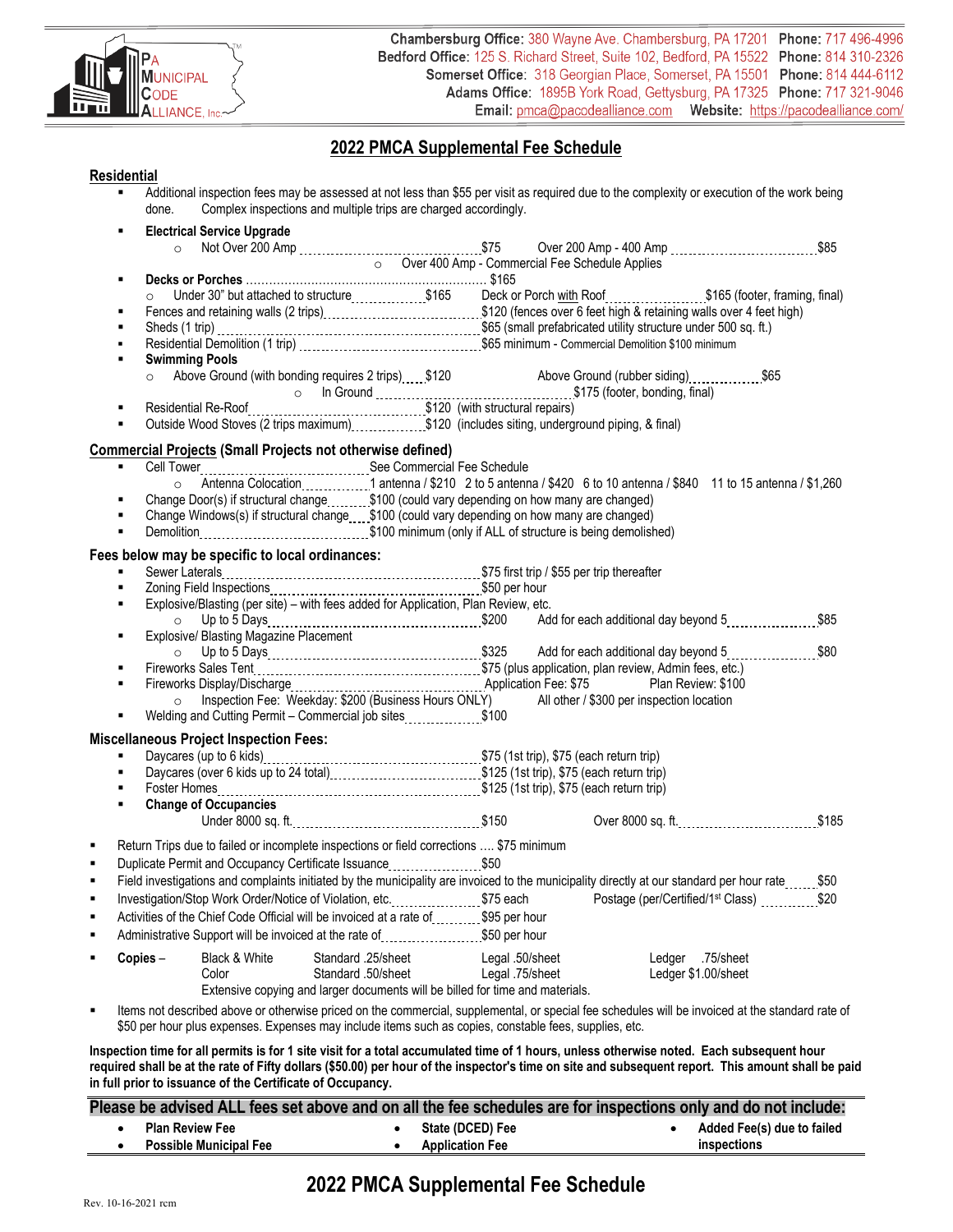

# **►2022 - COMMERCIAL FEE SCHEDULE◄**

Our standard fee schedule for inspections is derived from the latest building valuation data report of square foot construction costs published by the International Code Council, with a regional modifier applied. Actual cost submitted to, and accepted by, the Building Code Official may also be used. There is a \$75 Application/Processing charge applied to all projects submitted on this fee schedule.

# **Refer to the PMCA Supplemental Fee Schedule as needed.**

Large projects that require long term multiple inspections (progressive inspections) are calculated as follows:

## *1.) Standard Building Inspection Fee Schedule:*

- **A.) Projects with a total construction cost of \$0.00 to \$499,999.99\***
	- Total construction cost X .002 = insurance cost
	- Estimated length of project in weeks  $X$  \$50. = labor & travel cost
	- = Total **OR** no less than \$50. Per trip based on scope and complexity of the project.

## **B.) Projects with a total construction cost of \$500,000.00 to \$2,000,000.00\***

- Total construction cost  $X$  .002 = insurance cost
- Estimated length of project in weeks  $X $50. =$  labor & travel cost
- Total OR no less than \$50. Per trip based on scope and complexity of the project.

## **C.) Projects with a total construction cost of > \$2,000,000.00 to \$6,000,000.00\***

- \$4000.00 + [(Total construction cost \$2,000,000) X .0009] = insurance cost
- Estimated length of project in weeks  $X$  \$45. = labor & travel cost
- = Total

#### **D.) Projects with a total construction cost of >\$6,000,000.00 to \$10,000,000.00\***

- \$7600.00 + [(Total construction cost \$6,000,000) X .0008] = insurance cost
- + Estimated length of project in weeks X \$40. = labor & travel cost<br>= Total
- **Total**

## **E.) Projects with a total construction cost of > \$10,000,000.00 to \$30,000,000.00\***

- \$10800.00 + [(Total construction cost \$10,000,000) X .00075] = insurance cost
- Estimated length of project in weeks  $X $40. =$  labor & travel cost
- **Total**

## **F.) Projects with a total construction cost of >\$30,000,000.00 to \$50,000,000.00\***

- \$25800.00 + [(Total construction cost \$30,000,000) X .0007] = insurance cost
- Estimated length of project in weeks  $X $40. =$  labor & travel cost
- **Total**
- **G.) Projects with a total construction cost of >\$50,000,000.00 to \$100,000,000.00\***
	- \$39800.00 + [(Total construction cost \$50,000,000) X .00065] = insurance cost
	- Estimated length of project in weeks  $X $40. =$  labor & travel cost
	- = Total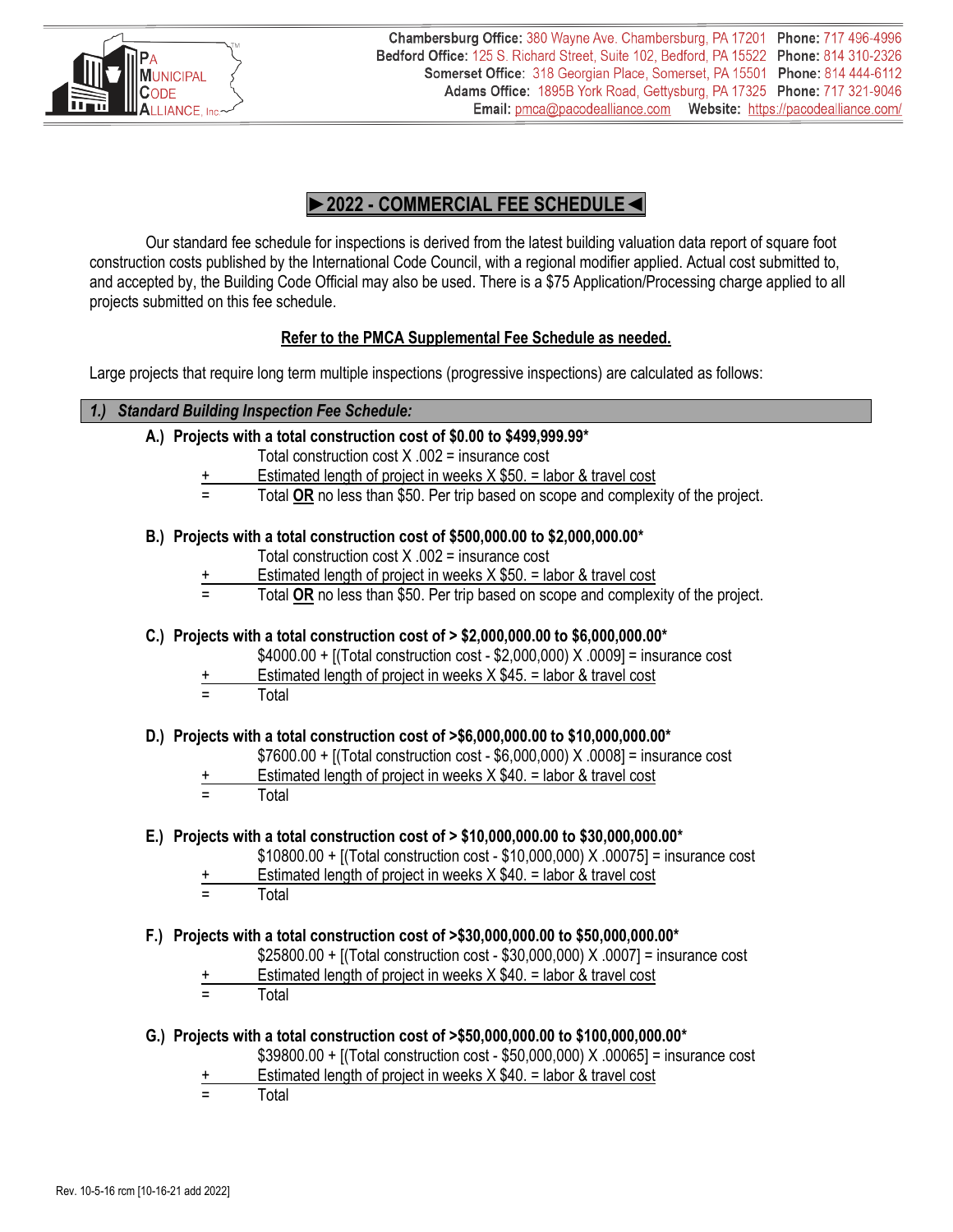**H.) Projects with a total construction cost of >\$100,000,000.00 to \$200,000,000.00\***

- \$72300.00 + [(Total construction cost \$100,000,000) X .0006] = insurance cost
- Estimated length of project in weeks  $X $40. =$  labor & travel cost

= Total

#### **I.) Projects with a total construction cost of >\$200,000,000.00 to \$350,000,000.00\***

\$132000.00 + [(Total construction cost - \$200,000,000) X .00055] = insurance cost

- Estimated length of project in weeks  $X $40. =$  labor & travel cost
- **Total**

#### **J.) Projects with a total construction cost of >\$350,000,000.00 to \$500,000,000.00\***

- \$214500.00 + [(Total construction cost \$350,000,000) X .0005] = insurance cost
- + Estimated length of project in weeks X \$40. = labor & travel cost<br>= Total
	- **Total**

#### *2.) Standard Trades Inspection Fee:*

The inspection fees for Mechanical, Plumbing, Electrical, Energy, Accessibility and Fire Protection are computed at 25 percent of the Building inspection fee for each discipline. Multiple prime contracts will be computed the same as a building inspection fee and combined prime contract fees shall be no less than a single contract fee, distributed on a percentage of total basis.

#### **Inspection Fee Example (excluding plan review and application fee):**

Type of Construction: **2B** Height: **1 story, 12 feet** Use Group: **B** Area/Floor: **9,000 sq. ft.**

| Solution |                                                         |               |
|----------|---------------------------------------------------------|---------------|
|          | 1 Gross square footage: 1 story X 9,000 square feet     | 9,000 sq. ft. |
|          | 2 Compute estimated construction value                  |               |
|          | Type of construction factor                             | 1.02          |
|          | Gross area modifier                                     | 67            |
|          | Estimated construction value (30000 X 1.02 X 67         | \$615,060.00  |
|          | 3 Compute basic inspection fee                          |               |
|          | Building: \$615,060.00. X.002                           | \$1,230.12    |
|          | Mechanical, Plumbing, Electrical: (.25 X \$1230.12) X 3 | \$922.59      |
|          | 4 Total inspection fees                                 | \$2,152.71    |
|          | 5 PMCA Discount fee: X .80 (if applicable**)            |               |

\* Pricing schedules assume that the project will not cause an increase in our insurance costs.

\*\* Discounts may be given for warehouses, building shells, or repetitive work at the discretion of the plan review and inspection departments

► A \$75 Application/Processing fee is applied for projects on this fee schedule. ◄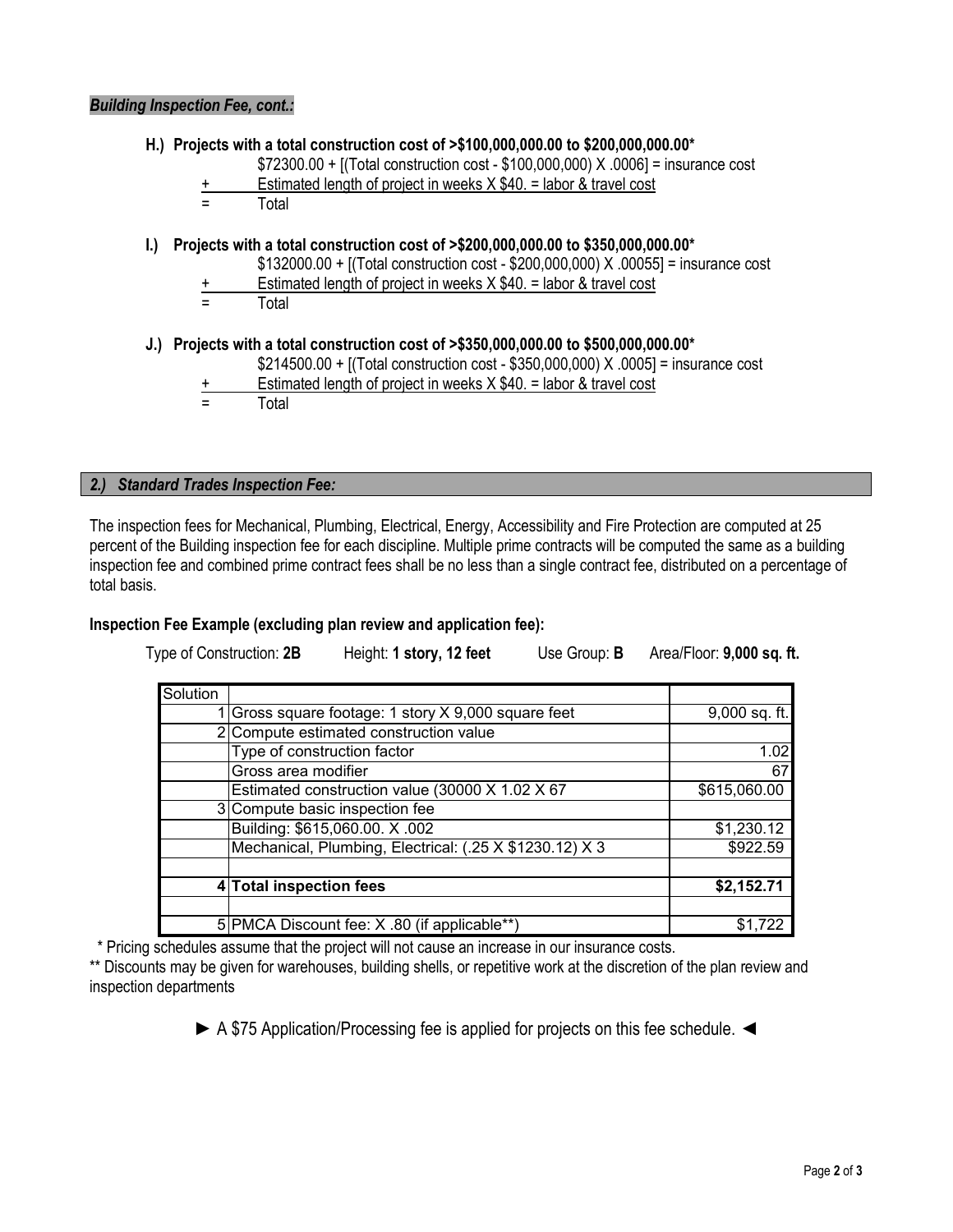# **►Commercial Plan Reviews◄**

**Our Commercial Plan review fees are calculated according to the Standard Building Valuation Data (as periodically published by the ICC) or actual cost of construction as follows:**

#### *1.) Standard Commercial Building Plan Review Fee:*

- A.) **Estimated Construction Value \$ 0. to \$ 1,250,000. = Construction value X .0015 (\$150 Minimum)**
- B.) **Estimated Construction Value \$ 1,250,000. to \$ 5,000,000. = \$1,875. + (.0005 X construction value over \$1,250,000.)**
- C.) **Estimated Construction Value over \$5,000,000. = \$3,750. + (.0004 X construction value over \$5,000,000.)**

#### *2.) Standard Trades Plan Review Fee:*

**Plan review for mechanical, plumbing, electrical, energy, accessibility and fire protection is computed at 25% of the building plan review fee for each discipline. (\$150 minimum) unless otherwise determined.**

**Special pricing may be given to buildings such as warehouses due to their relative simplicity or structures with repetitive features such as high rise buildings**

#### **Refer to the Supplemental Fee Schedule when applicable.**

#### **Plan Review Fee Example (excluding plan review and application fee):**

Type of Construction: **2B** Height: **3 stories, 34 feet** Use Group: **B** Area/Floor: **9,000 sq. ft.**

| 1            | Gross Square footage: 3 stories X 9,000 square feet         | 27,000 sq. ft. |
|--------------|-------------------------------------------------------------|----------------|
| $\mathbf{z}$ | Compute estimated construction value                        |                |
|              | <b>Regional Modifier</b>                                    | 1.02           |
|              | Square foot cost of construction                            | 65             |
|              | Estimated construction Value (30,000 X 1.02 X 67*)          | \$1,790,100.00 |
| 3            | <b>Compute Plan Review Fee</b>                              |                |
|              | Building: \$1,875 + [(\$1,790,100 - \$1,250,000) X (.0005)] | \$2,145.05     |
|              | Mechanical, Plumbing, Electrical: (.25 X \$2,145) X 3       | \$1,608.75     |
|              | <b>Total ICC Based Plan Review Fee</b>                      | \$3,753.80     |

- **\*** (Gross area modifier of 67 as example, actually based on the average building cost per square foot in the geographic area.)
- **This formula does not reflect changes that ICC may have made to their fee schedule. We will use other plan review services that meet our criteria for consistent quality and charge the same or less than ICC reviews.**

Plan reviews only covering the requirements of mechanical, plumbing and other disciplines are available, each for a fee of 25% of the applicable building code review fee. **Plan reviews for electrical code compliance shall be provided at a fee of 35% of the applicable building code review fee**, excluding reviews for any use included in the Institutional or "I" Use Group classification. Reviews done for the excluded use classification shall be based upon the degree of complexity

We offer preliminary plan review services for a fee of 50% of the full plan review fee cost. Preliminary plan reviews typically address such code requirements as: use and occupancy classification, type of construction, height and area calculations, means of egress, fire restrictive construction requirements and so forth.

Any preliminary plan review fee payment will be credited towards the final cost of a complete plan review process.

► A \$75 Application/Processing fee is applied for projects on this fee schedule. ◄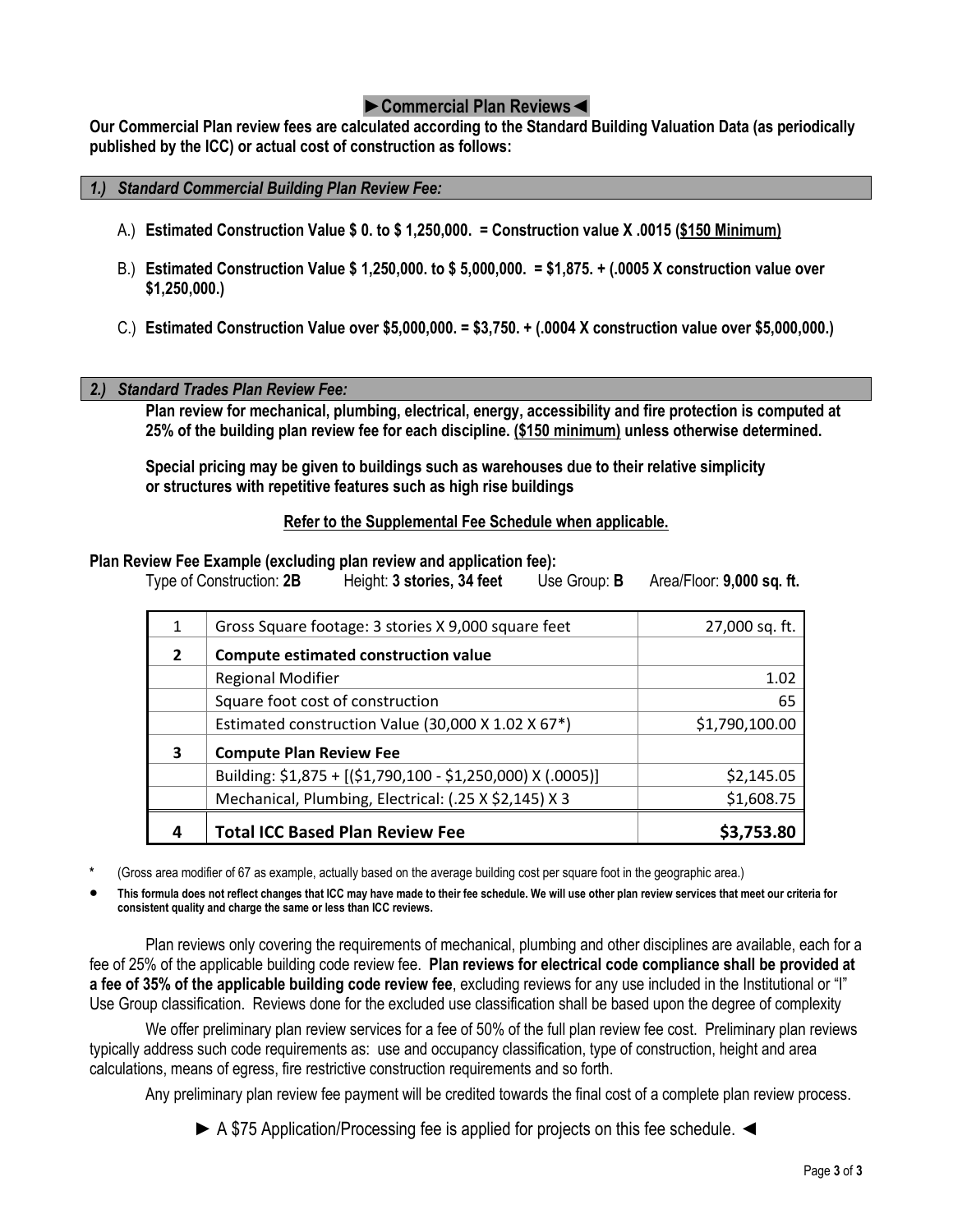

Chambersburg Office: 380 Wayne Ave. Chambersburg, PA 17201 Phone: 717 496-4996 Bedford Office: 125 S. Richard Street, Suite 102, Bedford, PA 15522 Phone: 814 310-2326 Somerset Office: 318 Georgian Place, Somerset, PA 15501 Phone: 814 444-6112 Adams Office: 1895B York Road, Gettysburg, PA 17325 Phone: 717 321-9046 Email: pmca@pacodealliance.com Website: https://pacodealliance.com/

# **► 2022 PMCA ELECTRICAL FEE SCHEDULE ◄**

#### **ROUGH WIRING INSPECTION**

| All switches, lighting, & receptacles to be counted as outlets<br>1-25 outlets |  |
|--------------------------------------------------------------------------------|--|
| Each additional 10 outlets or fraction thereof\$20                             |  |

#### **FINISH INSPECTION**

| All switches, lighting, & receptacles to be counted as outlets |  |
|----------------------------------------------------------------|--|
| 1-25 outlets                                                   |  |
| Each additional 10 outlets or fraction thereof\$20             |  |

#### **EQUIPMENT & APPLIANCES**

| Outlet for single unit 15 kW or less\$40     |  |
|----------------------------------------------|--|
| For each additional outlet 15 kW or less\$20 |  |

#### **MOTORS, GENERATORS, TRANSFORMERS, CENTRAL HEATING, DUCT HEATERS, AIR COND., ELEC. FURNACES, AND WELDERS**

| Less than 1\4 HP, kW, or kVA first unit                  | \$35 |
|----------------------------------------------------------|------|
| 1\4 HP, kW, or kVA to 30 HP, kW, or kVA each ______ \$40 |      |
| 30 HP, kW, or kVA to 50 HP, kW, or kVA each \$65         |      |
|                                                          | \$75 |

#### **FEEDERS OR SUB PANELS**

#### **PUBLIC POOLS AND SPAS**

State required Inspection (Dept. of Health) – Apply for pricing

## **SERVICE – METERING EQUIPMENT UP TO 600 VOLTS**

| Over 1000 Amp including one control center \$275 |  |
|--------------------------------------------------|--|
| Each Additional Control Center\$150              |  |
| Over 600 Volts - Add \$50 per category           |  |

### **PRIMARY TRANSFORMERS, VAULTS, ENCLOSURE, SUB-STATIONS**

| Over 200 to 500 kVA                                 |  |
|-----------------------------------------------------|--|
|                                                     |  |
| Over 1000 kVA (minimum plus consultation fee) \$195 |  |
| NOTE: Above applies to each bank of transformers    |  |

#### **SIGNALING SYSTEMS**

| For the first 15 devices      |  |
|-------------------------------|--|
| For each additional 5 devices |  |

# **MODULAR HOMES, MINOR ALTERATIONS &**

**ADDITIONS**

Service and 1 to 25 outlets (single visit only) ............\$80

#### **MOBILE HOMES**

| Service Including Feeder or Receptacle |  |
|----------------------------------------|--|
|                                        |  |
|                                        |  |

**Special Service and/or conditions not provided for in this schedule apply for fee..................\$50 (Minimum Charge)** 

**This fee schedule is effective 01-01-17**

## **►Electrical and Fire Inspection-Enforcing and Consulting Service◄**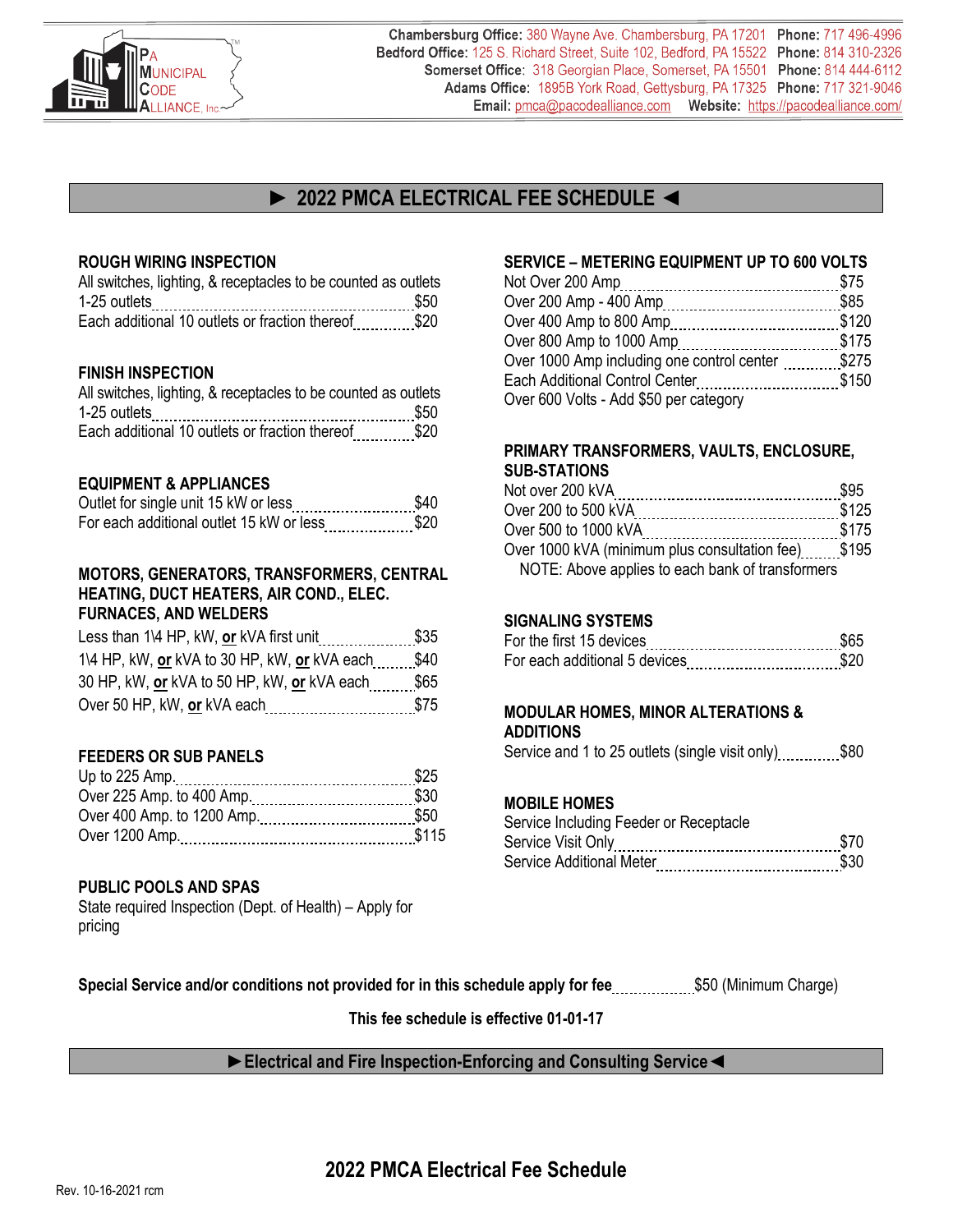

# **2022 Hourly Zoning and/or Code Enforcement Fee Schedule**

- 1) Ordinance and Inspection responsibilities charged at \$50.00 per hour standard rate.
- 2) Weekends, emergency calls, and evening meetings there is a minimum 3-hour charge.

## **Code Enforcement Fees**

|                                                                                     | Actual Cost to file |
|-------------------------------------------------------------------------------------|---------------------|
| Additional Service not covered in this fee schedule \$50 per hour unless negotiated |                     |
| Activities of the Chief Code Official will be invoiced at \$95 per hour             |                     |
|                                                                                     |                     |
|                                                                                     |                     |

## **Nuisance Abatements Performed by the Municipality**

| accounted for in this fee schedule |
|------------------------------------|

## **Disabled Vehicle Fees and Penalties**

| Removal of Vehicle            | Cost to remove vehicle             |
|-------------------------------|------------------------------------|
|                               | As Per Ordinance                   |
| <b>Administrative Charges</b> |                                    |
|                               | accounted for in this fee schedule |

**Postage:** (per/Certified and 1<sup>st</sup> Class mailing) \$20

- Other fees may be included from time to time by agreement and adoption with the Municipality and PMCA
- 3) PMCA will provide cell phone number and email address to the Municipality at their request. We will respond to inquiries within 24 hours, when possible, 48 hours by contract.
- 4) PMCA can work on an as needed basis, set number of hours per week or month, or set office hours and times. Whatever your needs are, we will try to provide for you.